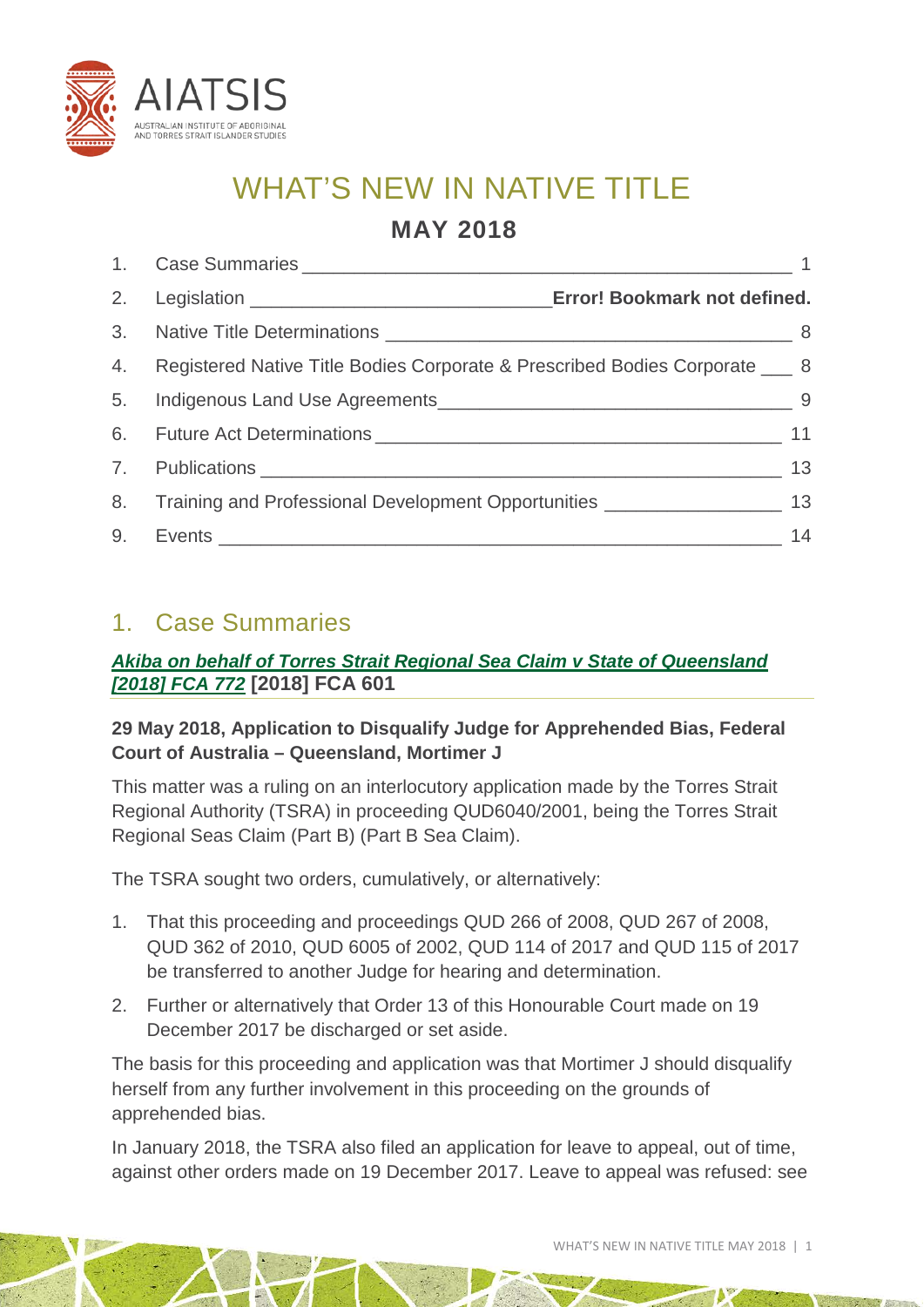### *[TSRA v Akiba on Behalf of the Torres Strait Regional Sea Claim](http://www.austlii.edu.au/cgi-bin/viewdoc/au/cases/cth/FCA/2018/601.html)* [2018] FCA 601 (see case note below).

The evidence relied upon for the application is set out in an affidavit of Mr Besley, an employed solicitor at the TSRA. Mr Besley deposed in his affidavit that his evidence was given on the instructions of Dr Cecilia O'Brien, the Principal Legal Officer in the Native Title Office of the TSRA. There were objections to much of the affidavit material filed on behalf of the TSRA. The Commonwealth, the State of Queensland, the Kaurareg respondents, the Badu People (the applicants in QUD6005/02) and the three claim group member respondents all objected to the affidavit material on the grounds that it was irrelevant to the disqualification application.

For reasons her Honour gave orally during the hearing, Mr Besley's affidavit was inadmissible. Mortimer J accepted the submissions of the State and the Commonwealth that the affidavit was irrelevant in relation to the disqualification application set out in ground 1 of the TSRA's application. Her Honour further noted that much of what was contained within the affidavit was contested as to its accuracy and completeness and that parts of the affidavit were hearsay accounts of Dr O'Brien's instructions. The application was dismissed and an opportunity (set out in the orders) was provided for Parties to make submissions on.

# *[Bright v Northern Land Council](http://www.austlii.edu.au/cgi-bin/viewdoc/au/cases/cth/FCA/2018/752.html)* **[2018] FCA 752**

# **24 May 2018, Application for Judicial Review, Federal Court of Australia – Northern Territory, White J**

White J dismissed the Rak Mak Mak Marranunggu clan's application for judicial review of the National Native Title Tribunal's decision to register an Indigenous Land Use Agreement (ILUA). In April 2015, the Northern Territory Government lodged with the Native Title Registrar (the Registrar) an application pursuant to  $s$  [24CG\(1\)](http://www8.austlii.edu.au/cgi-bin/viewdoc/au/legis/cth/consol_act/nta1993147/s24cg.html) of the *Native Title Act 1993* (Cth) (NTA) for the registration of an ILUA over all the land and waters (about 10 $km^2$ ) within the Town of Batchelor in the Northern Territory (the Batchelor ILUA). On the last day of the notification period (9 Sept 2015), the Registrar received 19 formal objections under [s 24CI](http://www8.austlii.edu.au/cgi-bin/viewdoc/au/legis/cth/consol_act/nta1993147/s24ci.html) to the registration of the ILUA: one by Mr Virgil Warnir; and 18 by members of the Rak Mak Mak Marranunggu clan (the Mak Mak Objectors). On 5 May 2016, a delegate of the Registrar (the Delegate) announced her decision under [s 24CK](http://www8.austlii.edu.au/cgi-bin/viewdoc/au/legis/cth/consol_act/nta1993147/s24ck.html) NTA to accept the Batchelor ILUA for registration.

This judgment concerned an application made pursuant to s 5 of the *[Administrative](http://www8.austlii.edu.au/cgi-bin/viewdoc/au/legis/cth/consol_act/adra1977396/s5.html)  [Decisions \(Judicial Review\) Act 1977](http://www8.austlii.edu.au/cgi-bin/viewdoc/au/legis/cth/consol_act/adra1977396/s5.html)* (Cth) (the ADJR Act) by eight of the Mak Mak Objectors (the applicants) seeking the quashing of the Delegate's decision. Mr Warnir did not make a corresponding application. The respondents to the application were the Northern Land Council (the NLC), the Northern Territory of Australia, the four persons who comprised the Applicant in the application for determination of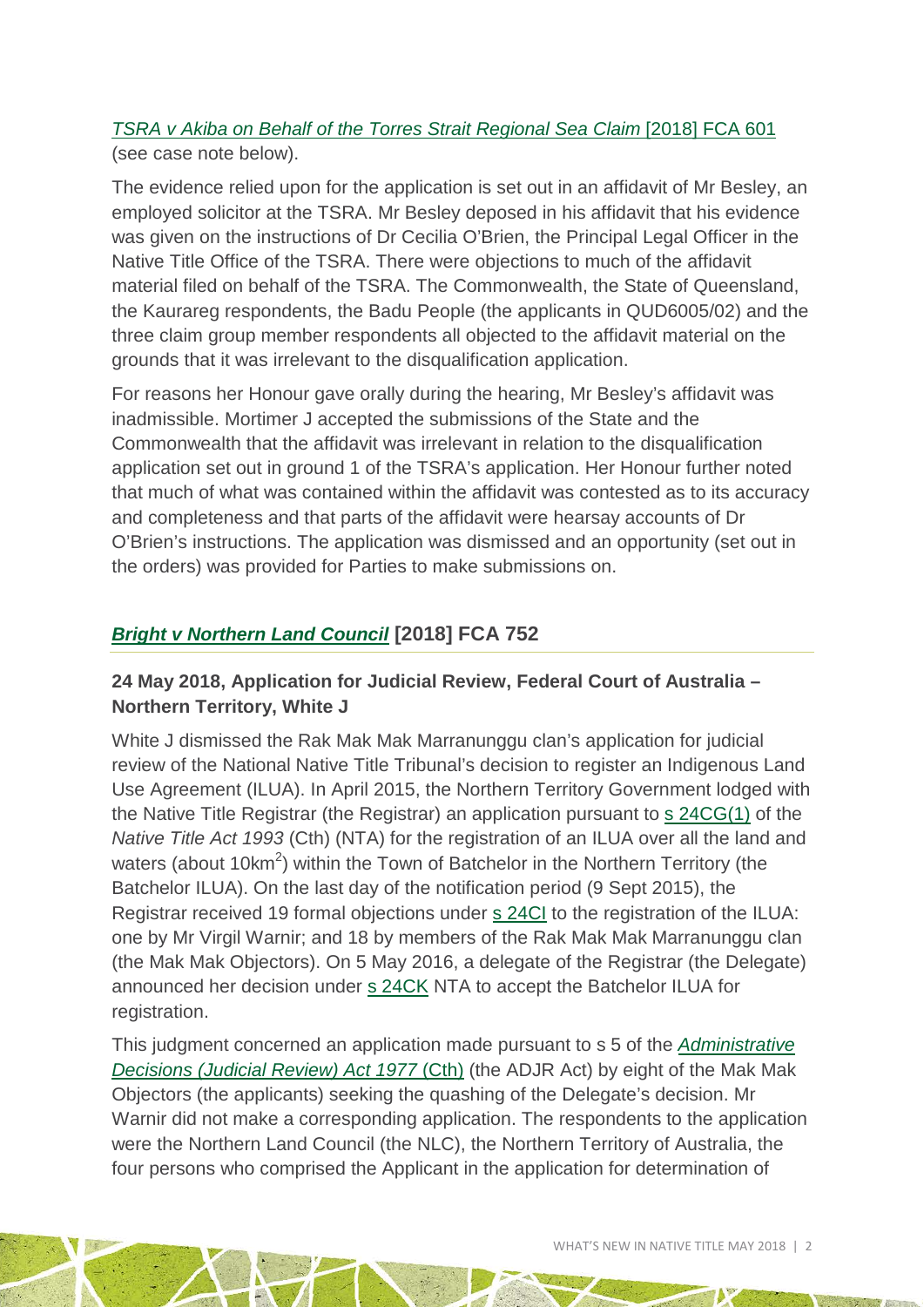native title brought by the Warai and Kungarakany Groups in NTD 6057/2001 (known as Batchelor No 1) and the Registrar. With the exception of the Registrar, who filed a submitting appearance, all opposed the grant of relief sought by the applicants.

The applicants submitted that the Delegate had taken into account an irrelevant consideration by having regard to the grant by Mansfield J of leave to discontinue the Batchelor No 3 claim and the conditions attached to that grant. White J determined that all reasonable efforts to identify the person who hold or may hold native title in relation to the Town of Batchelor had been made and that these grounds of the application failed.

The second ground brought by the applicants was that there was no other evidence or other material to justify the Delegate's decision (ADJR Act s [5\(1\) \(h\)\)](http://www8.austlii.edu.au/cgi-bin/viewdoc/au/legis/cth/consol_act/adra1977396/s5.html) and his Honour also concluded that these grounds of the application failed as no particulars or evidence were filed in support of this ground or allegation.

The final ground upon which the applicants relied was the assertion that the exercise of power by the Delegate was so unreasonable that no reasonable person could have exercised it in the same way. The applicable principles are set out in *[Borkovic v](http://www.austlii.edu.au/cgi-bin/viewdoc/au/cases/cth/FCA/1981/210.html?context=1;query=Borkovic%20;mask_path=au/cases/cth/FCA)  [Minister for Immigration and Ethnic Affairs](http://www.austlii.edu.au/cgi-bin/viewdoc/au/cases/cth/FCA/1981/210.html?context=1;query=Borkovic%20;mask_path=au/cases/cth/FCA) (1981)* 39 ALR 186. The only submission that was directed to this ground did not (in his Honour's opinion) rise above a bare assertion. For that reason his Honour found that the submission could not be sustained; given the large amount of material before the Delegate and the detailed written reasons that she provided. It was on that basis this third element of the submission for appeal failed and the application was dismissed.

# *[Doolan on behalf of the Andado, Pmere Ulperre, New Crown and Therreyererte](http://www.austlii.edu.au/cgi-bin/viewdoc/au/cases/cth/FCA/2018/709.html)  [Family Groups v Northern Territory of Australia](http://www.austlii.edu.au/cgi-bin/viewdoc/au/cases/cth/FCA/2018/709.html)* **[2018] FCA 752**

### **24 May 2018, Consent Determination of Native Title, Federal Court of Australia – Northern Territory, Charlesworth J**

In this matter the Court ordered that there be a consent determination of native title in favour of the Andado, Pmere Ulperre, New Crown and Therreyererte family groups, not to be held in trust. The determination area covers approximately 18,848 $km<sup>2</sup>$  of land in the south-eastern region of the Northern Territory. The parties joined in an application for orders by consent under s [87](http://www.austlii.edu.au/cgi-bin/viewdoc/au/legis/cth/consol_act/nta1993147/s87.html) of the *Native Title Act 1993* (Cth) (NTA), for the resolution of the whole of the native title claim.

The area comprises the estates associated with four family groups: Andado (Allen Family), Pmere Ulperre (Doolan (south) Family), New Crown (Doolan (west) Family) and Therreyererte (Hayes Family). There were six respondents to the application, the first of which was the Northern Territory of Australia. The Court found that the procedural requirements of s 87(1)(a)(i) and s 87(1)(b) NTA were met.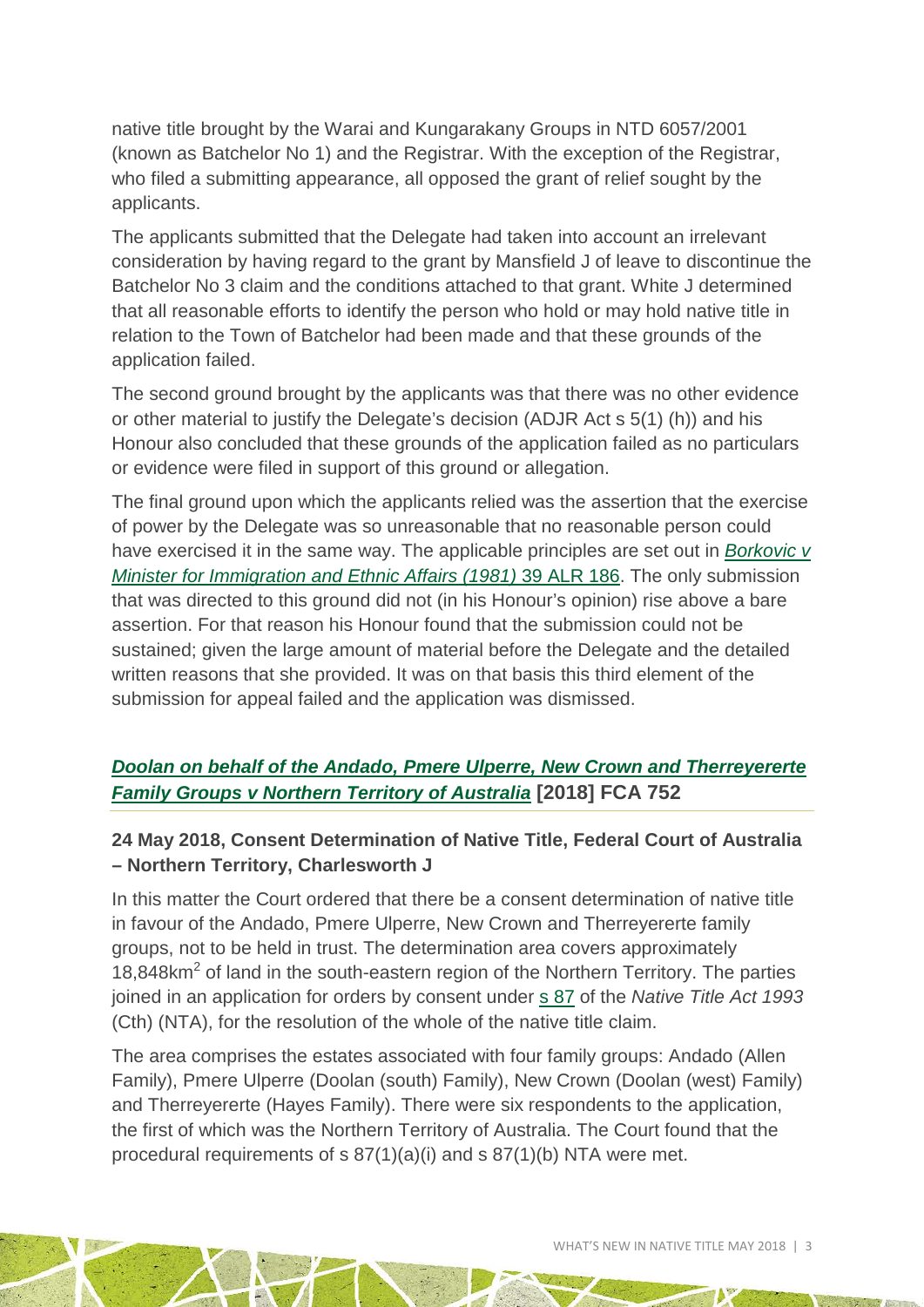The Tyatyekwenhe Aboriginal Corporation was nominated as the prescribed body corporate.

# *[Juru Enterprises v Adani](http://www.austlii.edu.au/cgi-bin/viewdoc/au/cases/cth/FCA/2018/870.html)* **[2018] FCA 752**

### **24 May 2018, Practice and Procedure, Federal Court of Australia – Queensland, Rares J**

In this matter the Court made orders that: (1) the trial proceed in the absence of both respondents pursuant to [Federal Court Rules 2011 \(Cth\)](http://www6.austlii.edu.au/cgi-bin/viewdb/au/legis/cth/num_reg/fcr2011n134o2011269/) r30.21. The Court further ordered (5) that the second respondents pay the applicant's costs of and incidental to the proceeding, and that the applicant be granted leave to file and serve an interlocutory application for an order that a third party pay its cost of the proceedings.

Rares J earlier granted three consent determinations of native title in favour of the claim group, the first in July 2011 (*[Prior on behalf of the Juru \(Cape Upstart\) People](http://www.austlii.edu.au/cgi-bin/viewdoc/au/cases/cth/FCA/2011/819.html)  [v State of Queensland \(No 2\)](http://www.austlii.edu.au/cgi-bin/viewdoc/au/cases/cth/FCA/2011/819.html)* [2011] FCA 819), the second (and presently relevant one) in July 2014 (*[Lampton on behalf of the Juru People v State of Queensland](http://www.austlii.edu.au/cgi-bin/viewdoc/au/cases/cth/FCA/2014/736.html?context=1;query=Lampton%20on%20behalf%20of;mask_path=au/cases/cth/FCA)* [\[2014\] FCA 736\)](http://www.austlii.edu.au/cgi-bin/viewdoc/au/cases/cth/FCA/2014/736.html?context=1;query=Lampton%20on%20behalf%20of;mask_path=au/cases/cth/FCA) and the third in June 2015 (*[Lampton on behalf of the Juru People v](http://www.austlii.edu.au/cgi-bin/viewdoc/au/cases/cth/FCA/2015/609.html?context=1;query=Lampton%20on%20behalf%20of;mask_path=au/cases/cth/FCA)  [State of Queensland](http://www.austlii.edu.au/cgi-bin/viewdoc/au/cases/cth/FCA/2015/609.html?context=1;query=Lampton%20on%20behalf%20of;mask_path=au/cases/cth/FCA)* [2015] FCA 609).

This proceeding concerned the final hearing of an application by Juru Enterprises Limited for a declaration that it is the nominated body for the purposes of the ancillary agreement dated 6 May 2013. The ancillary agreement came into existence pursuant to an Indigenous Land Use Agreement (ILUA) between it, the members of the Applicant on their own behalf and on behalf of the Native Title Claim Group, on the one part and on the other part Adani Abbot Point Terminal Pty Ltd, Adani Abbot Point Terminal Holdings Pty Ltd, Mundra Port Holdings Pty Ltd and Mundra Port Pty Ltd (Adani). Under the ancillary agreement, Juru Enterprises was designated as the Juru nominated body as at 6 May 2013, being the commencement date of the ancillary agreement. The ancillary agreement provided in cl 7 that Adani would pay moneys, described as the 'benefit payment,' to the Juru nominated body, being a body that satisfied a number of specific requirements in order for it to be capable of being nominated to that role under the ancillary agreement.

In each of the three consent determinations, Rares J determined that pursuant to [s](http://www8.austlii.edu.au/cgi-bin/viewdoc/au/legis/cth/consol_act/nta1993147/s56.html)  [56\(2\)\(b\)](http://www8.austlii.edu.au/cgi-bin/viewdoc/au/legis/cth/consol_act/nta1993147/s56.html) of the *Native Title Act 1993* (Cth), that the Juru People's native title rights and interests be held in trust by a registered native title body corporate, being the second respondent, Kyburra Munda Yalga Aboriginal Corporation. In October 2017, the Office of the Registrar of Indigenous Corporations appointed special administrators to Kyburra. Under cl 7.4 of the ancillary agreement, Adani had power, if, acting reasonably, it considered that the existing Juru nominated body did not meet the requirements of cl 7.2(a), to suspend paying benefits to it and to approve a replacement. In March 2017, Kyburra executed a deed (the March 2017 deed) in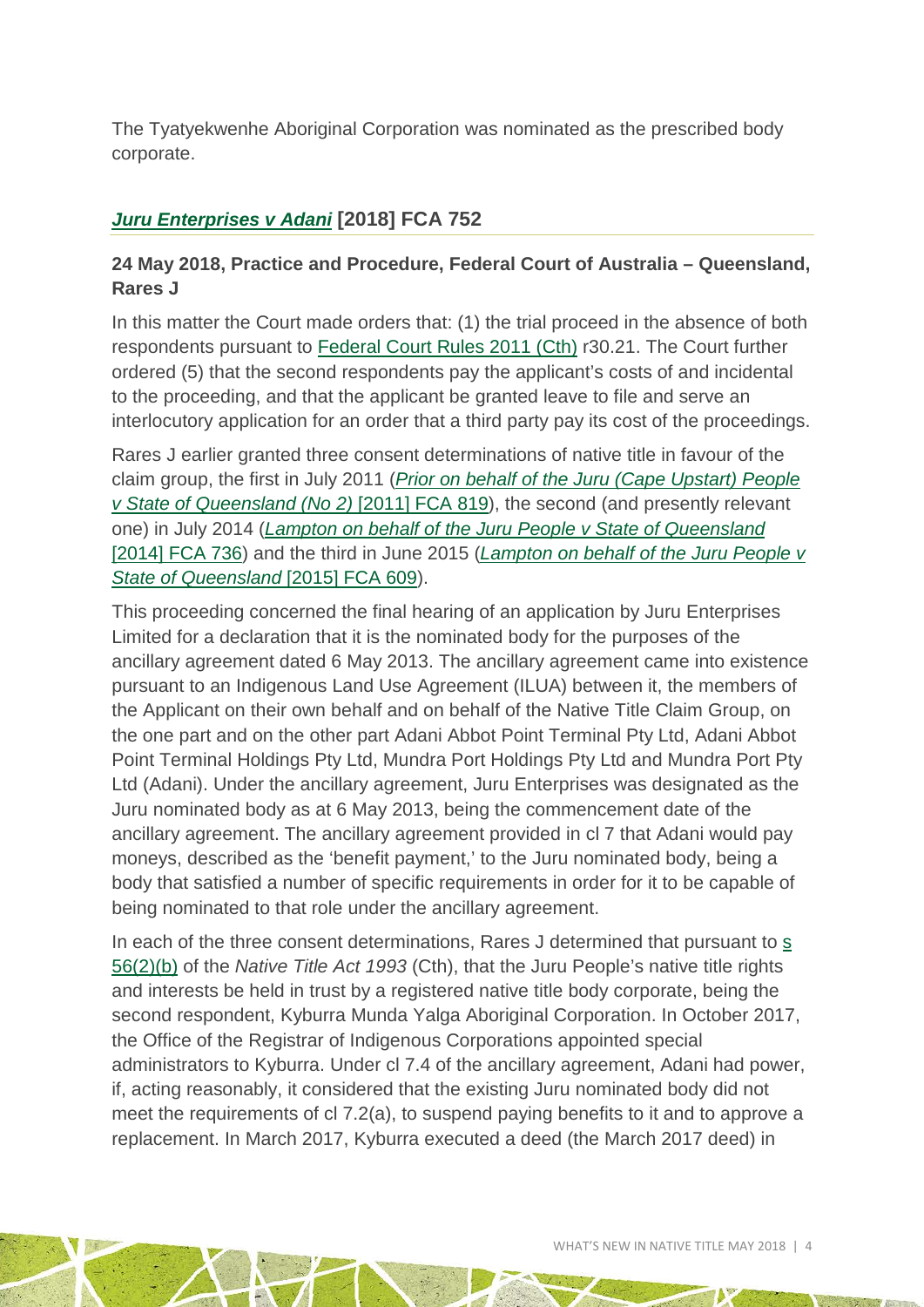which it was the only party, but was acting both in its role as the registered native title body corporate and as the incoming Juru nominated body.

The critical issue in this proceeding was whether, on 9 March 2017, Kyburra validly appointed itself under cl 7.3 as the Juru nominated body in place of Juru Enterprises. Rares J found that on Kyburra's admissions in the pleadings, there had been no compliance with cl 7.2(a)(i)(D), meaning the common law holders, the Juru people, had not agreed to Kyburra replacing Juru Enterprises as the nominated body.

Accordingly, Rares J found that at the time Kyburra executed and delivered the March 2017 deed to Adani and up to, at least, 23 February 2018, it did not satisfy the Juru nominated body requirements in cl 7.2(a)(i)(B) and (C) and was therefore incapable of being or becoming the nominated body. That is because Kyburra had not complied with the standards of accountability required by laws under which it was established and was, and remains in administration.

Rares J made declarations in support of Juru Enterprises continuing as the nominated body under the ancillary agreement.

# *[Jack on behalf of the Imarnte, Titjikala and Idracowra Estates v Northern](http://www.austlii.edu.au/cgi-bin/viewdoc/au/cases/cth/FCA/2018/708.html)  [Territory of Australia](http://www.austlii.edu.au/cgi-bin/viewdoc/au/cases/cth/FCA/2018/708.html)* **[2018] FCA 708**

# **23 May 2018, Consent Determination of Native Title, Federal Court of Australia – Queensland, Charlesworth J**

In this matter the Court ordered that there be a consent determination of native title, not to be held in trust, in favour of the Imarnte, Titjikala and Idracowra estate groups. This application was commenced in June 2016 and relates to approximately 3225km<sup>2</sup> of land in the Central Region of the Northern Territory of Australia. The native title holders are the members of the five family groups with responsibility for the Imarnte, Titjikala and Idracowra estates. The respondents to the proceedings were the Northern Territory of Australia, Helium Australia Pty Ltd and Santos QNT Pty Ltd.

The Court was satisfied that the parties were competently represented and that it was appropriate, within the meaning of s [87\(1A\)](http://www8.austlii.edu.au/cgi-bin/viewdoc/au/legis/cth/consol_act/nta1993147/s87.html) of the *[Native Title Act 1993](http://www8.austlii.edu.au/cgi-bin/viewdb/au/legis/cth/consol_act/nta1993147/)* (Cth), to make a determination in terms consistent with their written agreement.

The Rodinga Aboriginal Corporation was nominated as the prescribed body corporate.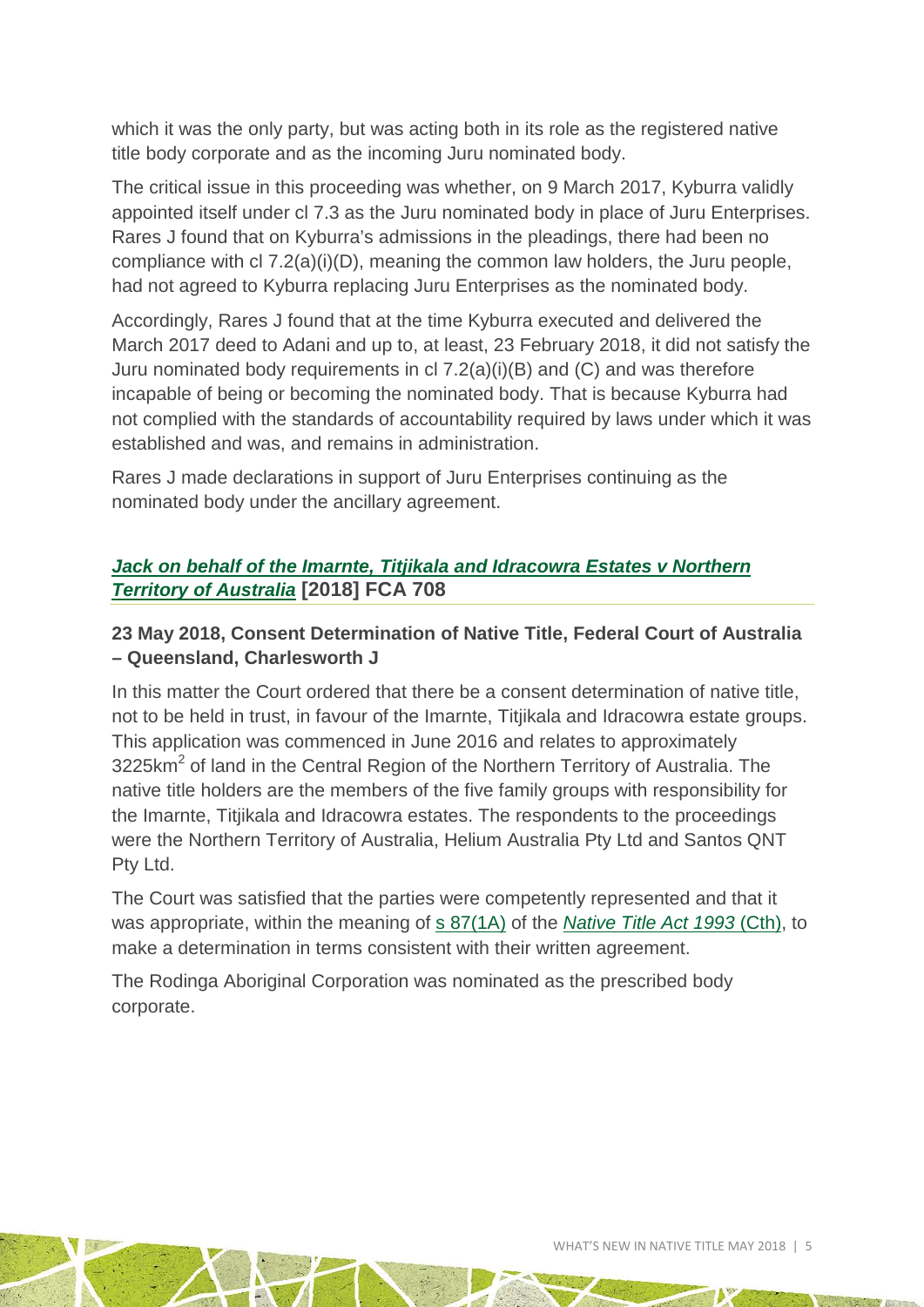### *[Torres Strait Regional Authority v Akiba on behalf of Torres Strait Regional](http://www.austlii.edu.au/cgi-bin/viewdoc/au/cases/cth/FCA/2018/601.html)  [Sea Claim](http://www.austlii.edu.au/cgi-bin/viewdoc/au/cases/cth/FCA/2018/601.html)* **[2018] FCA 601**

### **4 May 2018, Application for Leave to Appeal, Federal Court of Australia – Queensland, Jagot J**

This matter was determined on the papers. The Court ordered that (1) the application for leave to appeal filed 23 January 2018 be dismissed; and (2) any respondent to the application that wished to serve a proposed costs order and written submissions were to do so within 14 days.

This matter concerned an application for leave to appeal made by the Torres Strait Regional Authority (TSRA) to appeal authorisation 'step and conduct' orders made on 19 December 2017. The orders under challenge were set out in Mortimer J's reasons for judgment: *[Akiba on behalf of the Torres Strait Regional Seas Claim v](http://www.austlii.edu.au/cgi-bin/viewdoc/au/cases/cth/FCA/2017/1560.html)  [State of Queensland](http://www.austlii.edu.au/cgi-bin/viewdoc/au/cases/cth/FCA/2017/1560.html)* [2017] FCA 1560.

Jagot J considered the lack of merit of the application for leave to be manifest. Her Honour found that the orders had been properly made and the test for leave to appeal was not satisfied. The conclusion of a lack of substantial injustice was supported by the fact that the TSRA was represented before the primary judge on 18 December 2017 and did not object to the orders proposed to be made. Jagot J found that the TSRA's submissions did not suggest any error in the discretionary exercise.

# *[Miller v State of South Australia \(Far West Coast Sea Claim\) \(No 2\)](http://www.austlii.edu.au/cgi-bin/viewdoc/au/cases/cth/FCA/2018/599.html)* **[2018] FCA 599**

### **2 May 2018, Strike Out Application, Federal Court of Australia – South Australia, White J**

In this matter the Court heard an application for summary dismissal or strike out of an application for a determination of native title (the Far West Sea Claim) on the basis that the claim was not properly authorised. The Court ordered that (1) the Applicant's amended interlocutory application filed 10 May 2017 be dismissed; and (2) that the Bunna Lawrie's interlocutory application filed 1 May 2017 be dismissed.

In 2013, the Court made a determination by consent concerning native title over land on the Far West Coast of South Australia: *[Far West Coast Native Title Claim v State](http://www.austlii.edu.au/cgi-bin/viewdoc/au/cases/cth/FCA/2013/1285.html)  [of South Australia \(No 7\)](http://www.austlii.edu.au/cgi-bin/viewdoc/au/cases/cth/FCA/2013/1285.html)* [2013] FCA 1285 (the 2013 Determination). The 2013 Determination related to an area of approximately  $75,249$ km<sup>2</sup> extending from the coast north of the town of Streaky Bay to the South Australian–Western Australian border and included the towns of Ceduna, Thevenard, Denial Bay, Smoky Bay, Penong, Fowlers Bay and Coorabie, but excluded the waters on the seaward side of the low water mark.

In March 2016, Leonard Miller Senior, Oscar Richards Senior, Allan Haseldine, Clem Lawrie, Penong Miller, James Peel and Arthur Catsambalas (collectively 'the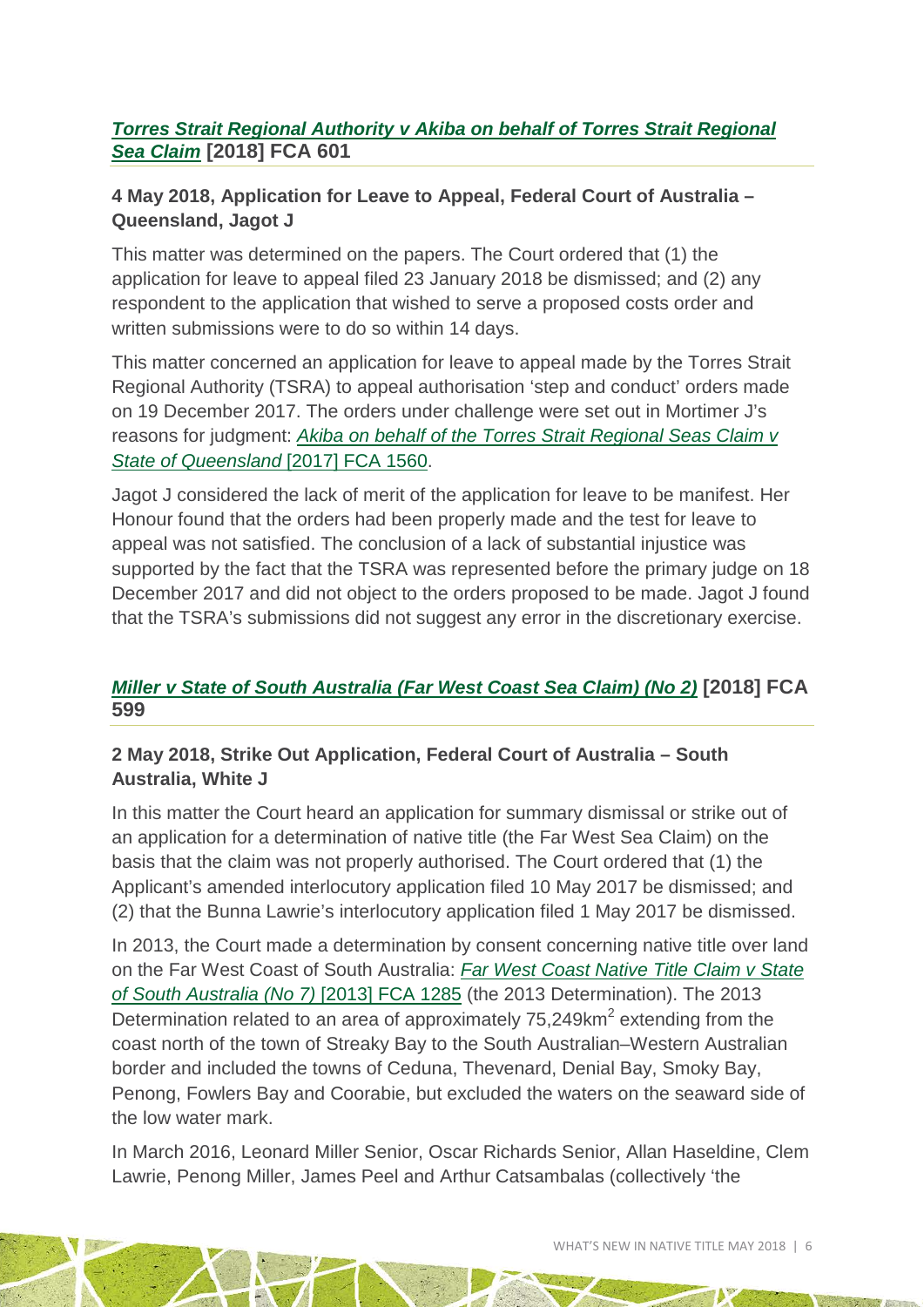Applicant') filed the Far West Coast Sea Claim seeking a determination of the native title of the Far West Coast People over the sea area, which abuts the 2013 Determination area. In November 2016, Mr Michael Laing (represented by Campbell Law) filed Notice of Intention to Become a Party to the application. In January 2017, an entity describing itself as the Indigenous Justice Advocacy Network also filed a Notice of Intention to Become a Party on behalf of Robert Miller, Robert Lawrie, Dorcas Miller, Meegan Sparrow, Michael Laing, Rose Miller and Bunna Rupert Lawrie who it was said were acting 'on behalf of the Mirning People' – the 'Bunna Lawrie Parties.' The Bunna Lawrie Parties contended that the native title claim group was not a society capable of being granted native title, and sought the summary dismissal of the Far West Coast Sea Claim on that basis.

In May 2017, the Applicant filed an interlocutory application seeking the removal of Mr Laing and the Bunna Lawrie Parties as respondents to the Far West Coast Sea Claim. The Applicant filed an amended interlocutory application seeking, in the alternative, the removal of Mr Laing and the Bunna Lawrie Parties. The Indigenous Justice Advocacy Network filed an interlocutory application on behalf of the Bunna Lawrie Parties seeking the striking out of the Far West Coast Sea Claim on the basis that it had not been properly authorised, or in the alternative, the dismissal of the proceeding.

White J held that the applicant was not properly authorised at the first authorisation meeting. His Honour found that the resolution of the claim group at the second authorisation meeting that the individual applicants had been properly authorised at the first meeting to make the Far West Coast Sea Claim was ineffective. His Honour held that the application was noncompliant with s 61 of the NTA, but found that striking out of the claim would result in delay in the prosecution of that claim and additional expense. White J was satisfied that it is appropriate for the Court to decide to hear and determine the Far West Coast Sea Claim, despite the defects in its original authorisation.

His Honour exercised the discretionary power pursuant to s 84D(4) and dismissed the applications for strike out/dismissal of the claim.

# 2. Legislation

There were no relevant current Bills before the federal, state or territory Parliaments or relevant previous Bills that received Royal assent or were passed or presented during the period 1-31 May 2018.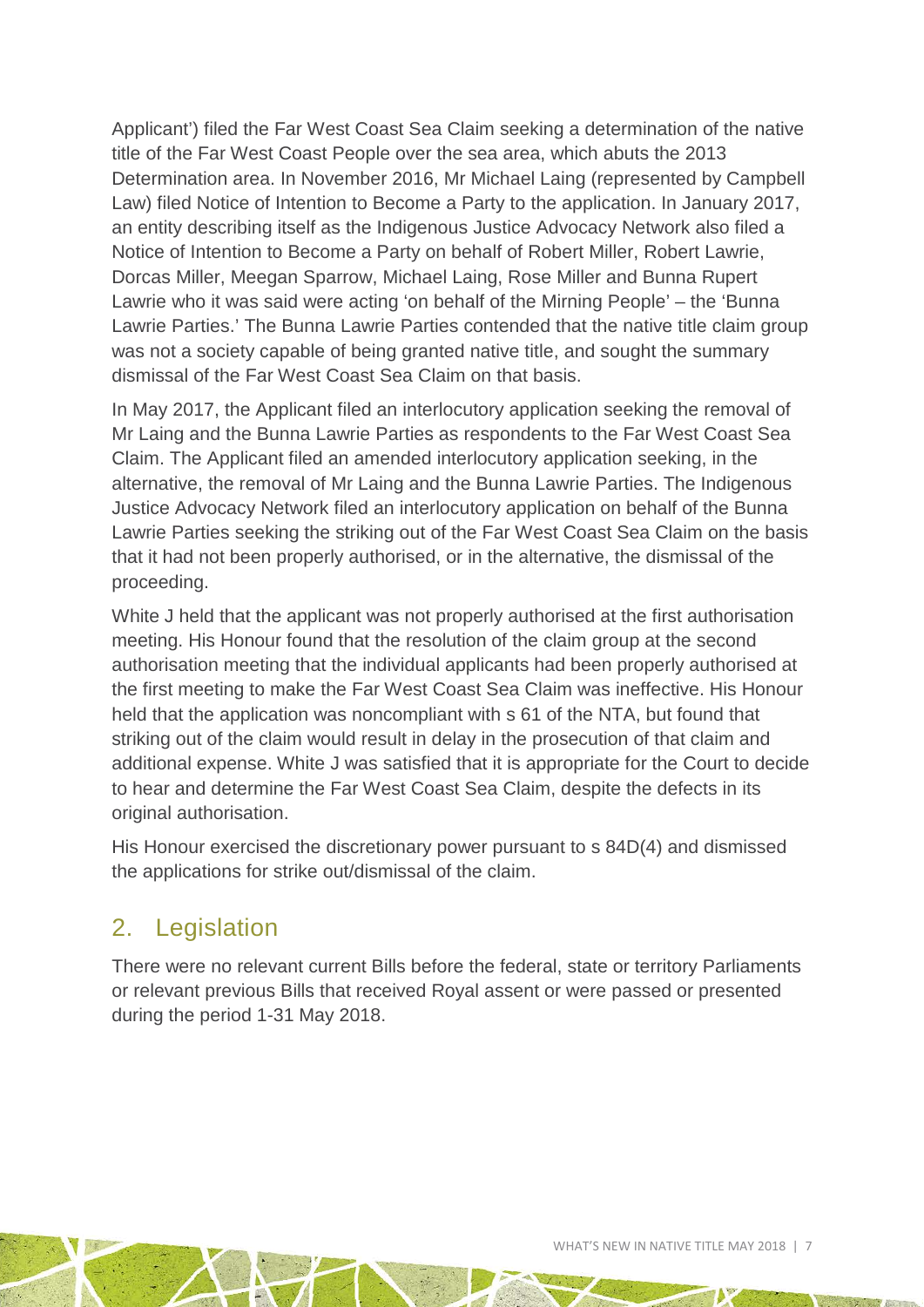# <span id="page-7-0"></span>3. Native Title Determinations

| <b>Short</b><br><b>Name</b><br>(NNTT)         | <b>Case Name</b>                                                                                                                         | <b>Date</b><br>(NNTT) | <b>State</b> | <b>Outcome</b>                                                     | <b>Legal</b><br><b>Process</b> | <b>Type</b> | <b>RNTBC/</b><br><b>PBC</b>                               |
|-----------------------------------------------|------------------------------------------------------------------------------------------------------------------------------------------|-----------------------|--------------|--------------------------------------------------------------------|--------------------------------|-------------|-----------------------------------------------------------|
| New Crown<br>and Andado<br>Pastoral<br>Leases | Doolan on behalf<br>of the Andado<br>Pmere Ulperre,<br>New Crown and<br>Therreyererte<br>Family Groups v<br>Northern<br><b>Territory</b> | 24/05/2018            | <b>NT</b>    | Native title<br>exists in parts<br>of the<br>determination<br>area | Consent                        | Claimant    | Tyatyekwenhe<br>Aboriginal<br>Corporation<br><b>RNTBC</b> |
| Maryvale<br>Pastoral<br>Lease                 | Jack on behalf of<br>the Imarnte<br>Titjikala and<br>Idracowra<br>Estates v<br><b>Northern</b><br><b>Territory</b>                       | 23/05/2018            | <b>NT</b>    | Native title<br>exists in parts<br>of the<br>determination<br>area | Consent                        | Claimant    | Rodinga<br>Aboriginal<br>Corporation<br><b>RNTBC</b>      |
| Jabirr<br>Jabirr/Ngumb<br>arl                 | Rita Augustine &<br>Ors and Western<br>Australia and<br>others                                                                           | 02/05/2018            | <b>WA</b>    | Native title<br>exists in parts<br>of the<br>determination<br>area | Litigated                      | Claimant    | N/A                                                       |
| <b>Bindunbur</b>                              | <b>Ernest Damien</b><br>Manado and Ors<br>and Western<br>Australia and Ors                                                               | 02/05/2018            | <b>WA</b>    | Native title<br>exists in parts<br>of the<br>determination<br>area | Litigated                      | Claimant    | N/A                                                       |

#### In May 2018, the NNTT website listed 4 native title determinations.

# <span id="page-7-1"></span>4. Registered Native Title Bodies Corporate & Prescribed Bodies Corporate

The [Native Title Research Unit](http://aiatsis.gov.au/research/research-themes/native-title) within AIATSIS maintains details about RNTBCs and PBCs in each state/territory including the RNTBC name, RNTBC type (agent or trustee) and relevant native title determination information. The statistics for RNTBCs as of 25 June 2018 can be found in the table below.

Information on RNTBCs and PBCs including training and support, news and events, research and publications and external links can be found at [beta.nativetitle.org.au.](https://beta.nativetitle.org.au/) For a detailed summary of individual RNTBCs and PBCs see the PBC Profiles. Additional information about RNTBCs and PBCs can be accessed through hyperlinks to corporation information on the [Office of the Registrar of Indigenous](http://www.oric.gov.au/)  [Corporations \(ORIC\) website;](http://www.oric.gov.au/) case law on the [Austlii website;](http://www.austlii.edu.au/) and native title determination information on the [NNTT](http://www.nntt.gov.au/) and [ATNS](http://www.atns.net.au/) websites.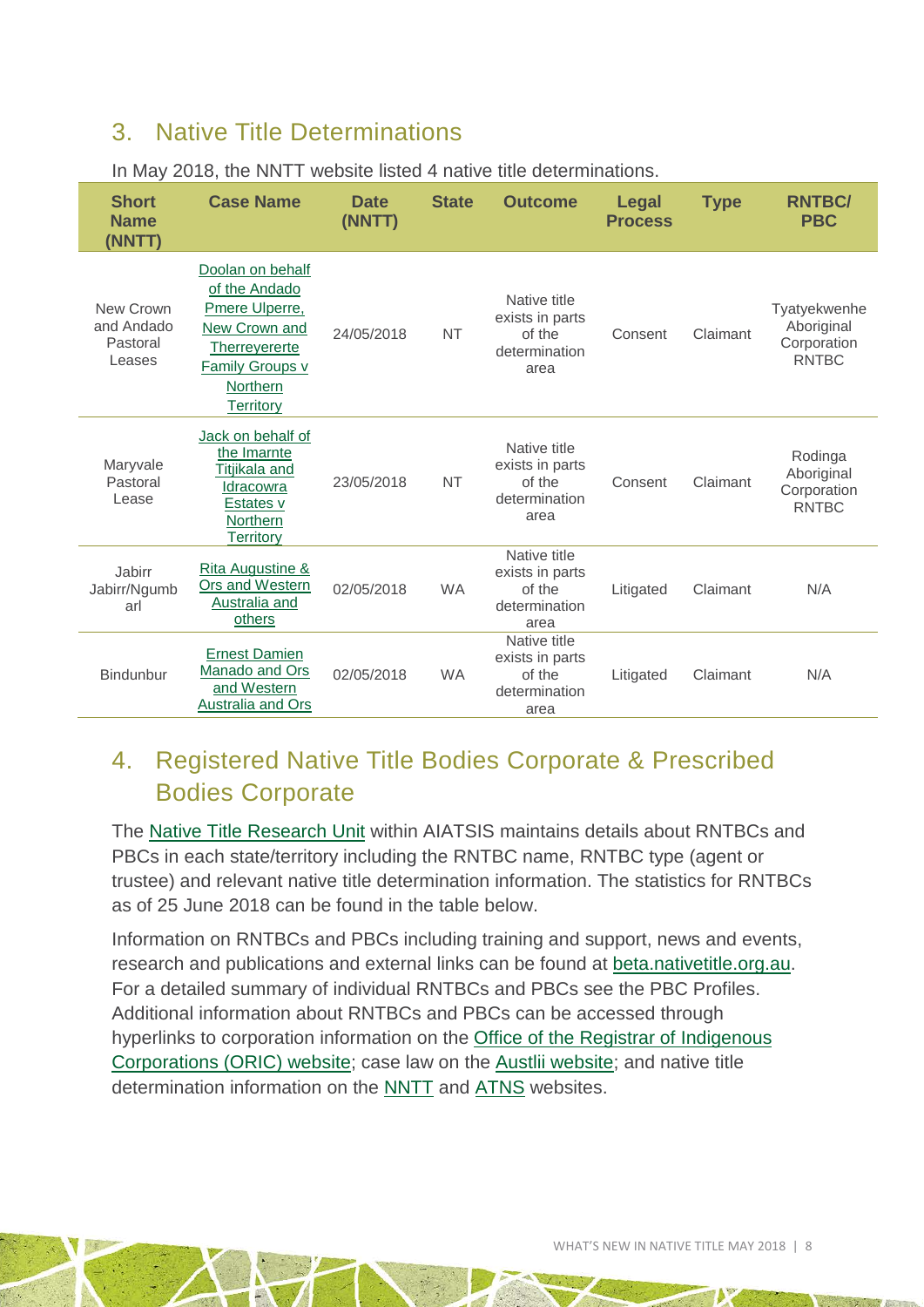| <b>State/Territory</b>              | <b>RNTBCs</b>  | No. of successful (&<br>conditional) claimant<br>determinations for which<br><b>RNTBC to be advised</b> |
|-------------------------------------|----------------|---------------------------------------------------------------------------------------------------------|
| <b>Australian Capital Territory</b> | 0              | 0                                                                                                       |
| <b>New South Wales</b>              | 6              | 0                                                                                                       |
| <b>Northern Territory</b>           | 29             | $\overline{2}$                                                                                          |
| Queensland                          | 84             | Ω                                                                                                       |
| South Australia                     | 17             | 0                                                                                                       |
| Tasmania                            | 0              | 0                                                                                                       |
| Victoria                            | $\overline{4}$ | 0                                                                                                       |
| <b>Western Australia</b>            | 46             | 3                                                                                                       |
| <b>NATIONAL TOTAL</b>               | 186            | 5                                                                                                       |

**Note** some RNTBCs relate to more than one native title determination and some determinations result in more than one RNTBC. Where a RNTBC operates for more than one determination it is only counted once, as it is one organisation.

#### **Source:**

<http://www.nntt.gov.au/searchRegApps/NativeTitleClaims/Pages/default.aspx> and Registered Determinations of Native Title and RNTBCs as at 25 June 2018.

# <span id="page-8-0"></span>5. Indigenous Land Use Agreements

In May 2018, 16 ILUAs were registered with the National Native Title Tribunal.

| <b>Registration</b><br><b>Name</b><br>date |                                                                                       | <b>Tribunal</b><br>file no. | <b>Type</b>              | <b>State</b> | <b>Subject matter</b>                                                          |
|--------------------------------------------|---------------------------------------------------------------------------------------|-----------------------------|--------------------------|--------------|--------------------------------------------------------------------------------|
| 29/05/2018                                 | Sabai Island<br><b>Torres Strait</b><br>Social<br><b>Housing ILUA</b>                 | QI2018/003                  | Body<br>Corporate        | Qld          | Government.<br><b>Community Living</b><br>Area, Infrastructure,<br>Residential |
| 29/05/2018                                 | lama (Yam<br>Island) Torres<br><b>Strait Social</b><br><b>Housing ILUA</b>            | QI2018/004                  | <b>Body</b><br>Corporate | Qld          | Government,<br><b>Community Living</b><br>Area, Infrastructure,<br>Residential |
| 29/05/2018                                 | Erub (Darnely<br>Island) Torres<br><b>Strait Social</b><br><b>Housing ILUA</b><br>#2  | QI2018/005                  | Body<br>Corporate        | Qld          | Government.<br><b>Community Living</b><br>Area, Infrastructure,<br>Residential |
| 29/05/2018                                 | <b>Warraber (Sue</b><br>Island) Torres<br><b>Strait Social</b><br><b>Housing ILUA</b> | QI2018/006                  | Body<br>Corporate        | Qld          | Government,<br><b>Community Living</b><br>Area, Infrastructure,<br>Residential |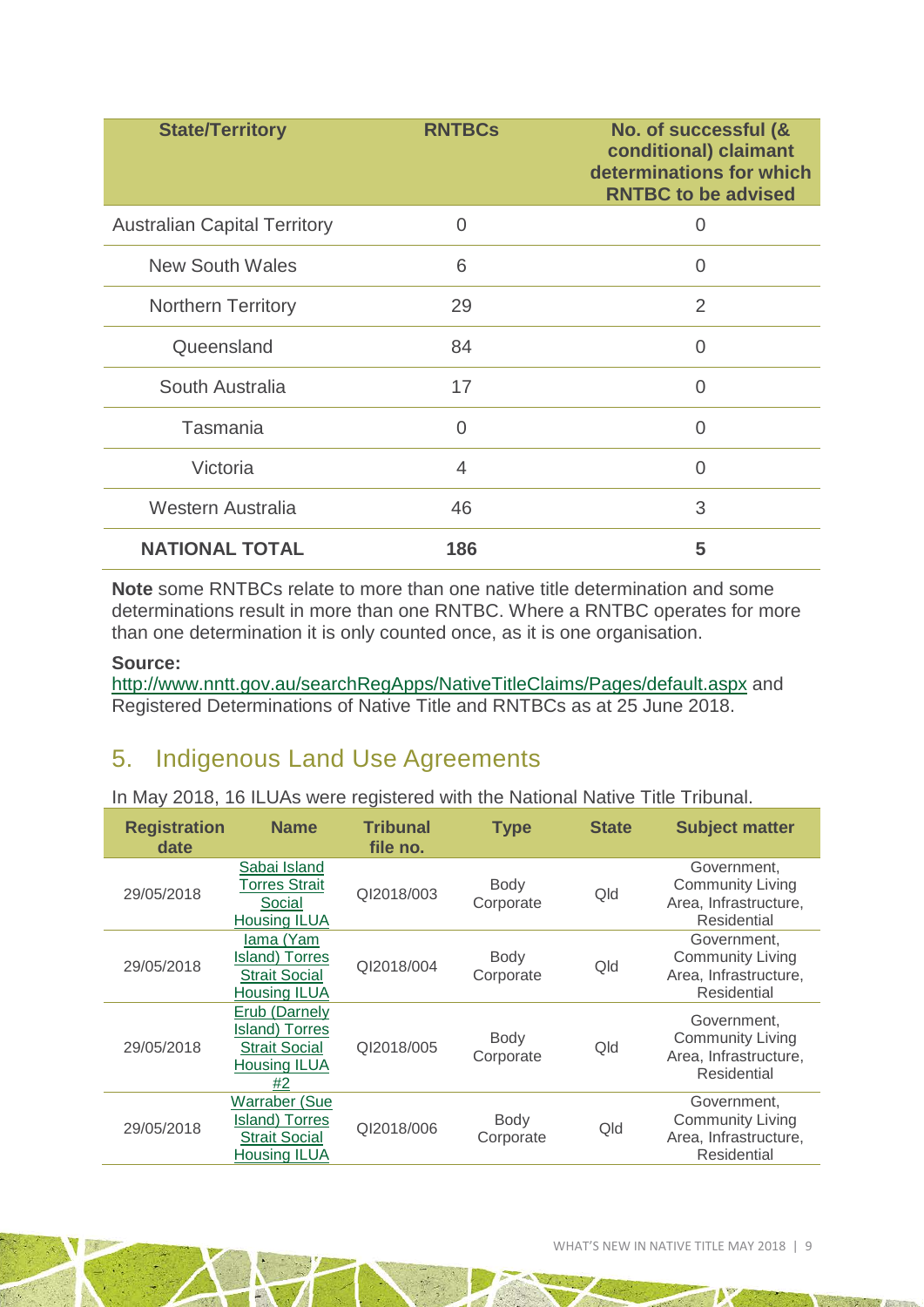| <b>Registration</b><br>date | <b>Name</b>                                                                                                    | <b>Tribunal</b><br>file no. | <b>Type</b>              | <b>State</b> | <b>Subject matter</b>                                                                        |
|-----------------------------|----------------------------------------------------------------------------------------------------------------|-----------------------------|--------------------------|--------------|----------------------------------------------------------------------------------------------|
| 29/05/2018                  | <b>Kariyarra and</b><br><b>State ILUA</b>                                                                      |                             | Area<br>Agreement        | <b>WA</b>    | Government, Access,<br>Commercial,<br>Extinguishment,<br>Large mining,<br><b>Residential</b> |
| 28/05/2018                  | Kooline<br>Pastoral<br><b>Lease ILUA</b>                                                                       | W2018/001                   | Body<br>Corporate        | <b>WA</b>    | Pastoral, Access,<br>Government                                                              |
| 18/05/2018                  | Wulli Wulli<br>People<br>Revenue<br><b>Sharing ILUA</b>                                                        | QI2018/008                  | <b>Body</b><br>Corporate | QLD          | Government,<br>Extinguishment                                                                |
| 18/05/2018                  | <b>Topsy Creek</b><br><b>Barge Ramp</b><br><b>ILUA</b>                                                         | QI2018/001                  | Body<br>Corporate        | <b>QLD</b>   | Infrastructure,<br>Development,<br>Transport                                                 |
| 15/05/2018                  | Mitakoodi and<br>Mayi People<br>#5 Rail Load<br>Out Facility<br><b>ILUA</b>                                    | QI2017/016                  | Area<br>Agreement        | <b>QLD</b>   | Access, Commercial,<br>Extinguishment                                                        |
| 03/05/2018                  | Bailai, Gurang,<br>Gooreng<br>Gooreng and<br>Taribelang<br><b>Bunda</b><br>People/Monte<br><b>Christo ILUA</b> | QI2017/012                  | Area<br>Agreement        | <b>QLD</b>   | Tourism, Access                                                                              |
| 03/05/2018                  | <b>Port Curtis</b><br><b>Coral Coast</b><br><b>Tenure</b><br>Resolution<br>Area ILUA                           | QI2017/013                  | Area<br>Agreement        | QLD          | <b>Native Title</b><br>Settlement, Tenure<br>Resolution                                      |
| 03/05/2018                  | <b>Port Curtis</b><br><b>Tenure</b><br><b>Resolution</b><br>Area ILUA                                          | QI2017/014                  | Area<br>Agreement        | <b>QLD</b>   | Co-management,<br>Native title settlement                                                    |
| 03/05/2018                  | <b>Budina and</b><br><b>Emu Creek</b><br><b>ILUA</b>                                                           | WI2017/018                  | Body<br>Corporate        | WA           | Pastoral, Access                                                                             |
| 03/05/2018                  | <b>Budina and</b><br>Lyndon ILUA                                                                               | WI2017/019                  | Body<br>Corporate        | <b>WA</b>    | Pastoral, Access                                                                             |
| 03/05/2018                  | Budina and<br>Middalya ILUA                                                                                    | WI2017/020                  | Body<br>Corporate        | <b>WA</b>    | Pastoral, Access                                                                             |
| 03/05/2018                  | <b>Budina and</b><br><b>Towera ILUA</b>                                                                        | WI2017/021                  | Body<br>Corporate        | <b>WA</b>    | Pastoral, Access                                                                             |

For more information about ILUAs, see the **NNTT** website and the **ATNS Database**.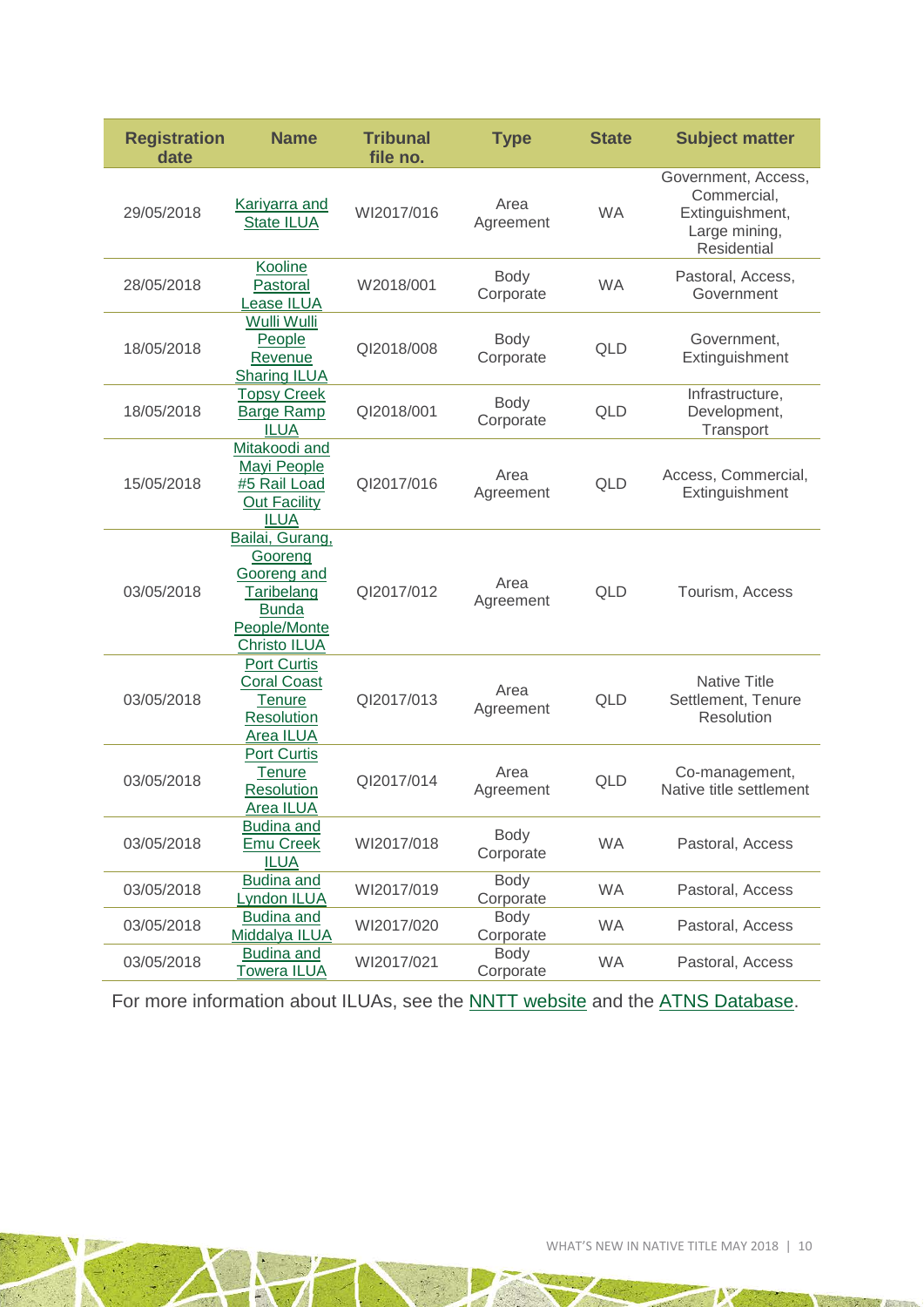# 6. Future Act Determinations

In May 2018, 6 Future Act Determinations were handed down.

<span id="page-10-0"></span>

| <b>Date</b> | <b>Parties</b>                                                                                             | <b>Tribunal file</b><br>no. | <b>State or</b><br><b>Territory</b> | <b>Determination</b>            | <b>Reasons for the Determination</b>                                                                                                                                                                                                                                                                                                                                                                                                                                                                                                                                                      |
|-------------|------------------------------------------------------------------------------------------------------------|-----------------------------|-------------------------------------|---------------------------------|-------------------------------------------------------------------------------------------------------------------------------------------------------------------------------------------------------------------------------------------------------------------------------------------------------------------------------------------------------------------------------------------------------------------------------------------------------------------------------------------------------------------------------------------------------------------------------------------|
| 25/05/2018  | Raymond William Ashwin<br>and others on behalf of<br>Wutha and Bullseye Mining<br>and Western Australia    | WO2017/0165                 | <b>WA</b>                           | Objection -<br>Dismissed        | This matter concerned a notice issued under section 29 of the<br><b>Native Title Act</b> to grant an exploration licence to Bullseye<br>Mining. The Wutha claim group lodged an objection with the<br>NNTT against the application of the expedited procedure to the<br>grant of the licence. Member Shurven dismissed the objection<br>application on the basis that the native title party failed to meet<br>the Tribunal's order for the provision of evidence and failed to<br>meet a further written request for evidence in support of the<br>objection to the expedited procedure. |
| 14/05/2018  | David Smirke and others on<br>behalf of the Jurruru People<br>and Baracus Pty Ltd and<br>Western Australia | WO2017/0409                 | <b>WA</b>                           | Objection -<br><b>Dismissed</b> | This matter concerned a notice issued under section 29 of the<br>Native Title Act to grant an exploration licence to Baracus Pty<br>Ltd. The Jurruru People exercised their right to lodge an<br>objection against the State's assertion that the expedited<br>procedure applied to the grant of this licence. Member Shurven<br>dismissed the objection application on the basis that the native<br>title party failed to meet orders for the provision of evidence.                                                                                                                     |
| 11/05/2018  | Kevin Allen and others on<br>behalf of Njamal and<br>Baracus Pty Ltd and<br>Western Australia              | WO2017/0508                 | <b>WA</b>                           | Objection -<br><b>Dismissed</b> | This matter concerned a notice issued under section 29 of the<br><b>Native Title Act to grant an exploration licence to Baracus Pty</b><br>Ltd. The Njamal People exercised their right to lodge an<br>objection against the State's assertion that the expedited<br>procedure applied to the grant of this licence. Member Shurven<br>dismissed the objection application on the basis that the native<br>title party failed to meet orders for the provision of evidence.                                                                                                               |
| 11/05/2018  | Kevin Allen and others on<br>behalf of Njamal and<br>Baracus Pty Ltd and<br>Western Australia              | WO2017/0353                 | <b>WA</b>                           | Objection -<br><b>Dismissed</b> | This matter concerned a notice issued under section 29 of the<br>Native Title Act to grant an exploration licence to Baracus Pty<br>Ltd. The Njamal People exercised their right to lodge an<br>objection against the State's assertion that the expedited<br>procedure applied to the grant of this licence. Member Shurven<br>dismissed the objection application on the basis that the native<br>title party failed to meet orders for the provision of evidence                                                                                                                       |

The State of the State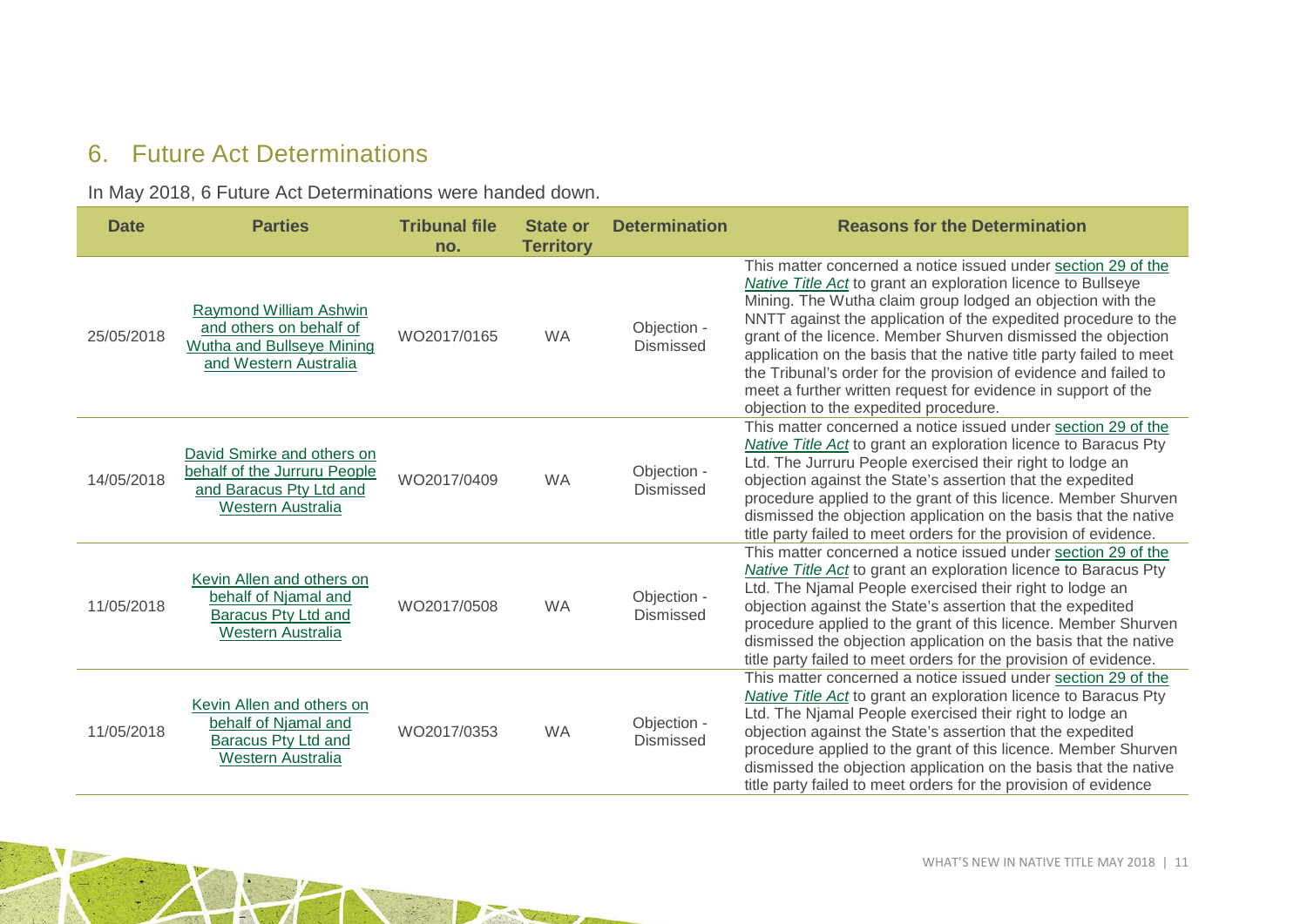| <b>Date</b> | <b>Parties</b>                                                                                       | <b>Tribunal file</b><br>no. | <b>State or</b><br><b>Territory</b> | <b>Determination</b>                                                                 | <b>Reasons for the Determination</b>                                                                                                                                                                                                                                                                                                                                                                                                                                                                                                                                                                                                                                                                                                                                                                                                                                                                                                                                                                                                                                                                                                                                                                        |
|-------------|------------------------------------------------------------------------------------------------------|-----------------------------|-------------------------------------|--------------------------------------------------------------------------------------|-------------------------------------------------------------------------------------------------------------------------------------------------------------------------------------------------------------------------------------------------------------------------------------------------------------------------------------------------------------------------------------------------------------------------------------------------------------------------------------------------------------------------------------------------------------------------------------------------------------------------------------------------------------------------------------------------------------------------------------------------------------------------------------------------------------------------------------------------------------------------------------------------------------------------------------------------------------------------------------------------------------------------------------------------------------------------------------------------------------------------------------------------------------------------------------------------------------|
| 11/05/2018  | Kevin Allen and others on<br>behalf of Njamal and Puck<br>Resources Pty Ltd and<br>Western Australia | WO2017/0495                 | <b>WA</b>                           | Objection -<br>Dismissed                                                             | This matter concerned a notice issued under section 29 of the<br>Native Title Act to grant an exploration licence to Puck<br>Resources Pty Ltd. The Njamal People exercised their right to<br>lodge an objection against the State's assertion that the<br>expedited procedure applied to the grant of this licence.<br>Member Shurven dismissed the objection application on the<br>basis that the native title party failed to meet orders for the<br>provision of evidence.                                                                                                                                                                                                                                                                                                                                                                                                                                                                                                                                                                                                                                                                                                                              |
| 2/05/2018   | <b>Marine Produce Australia</b><br>Pty Limited and Mayala<br>People and Western<br>Australia         | WF2017/0017                 | <b>WA</b>                           | Future Act -<br>NIGF Not<br>Satisfied -<br>Tribunal does<br>not have<br>jurisdiction | The State of Western Australia gave notice of its intention to<br>compulsorily acquire native title rights and interests in respect<br>of Lot 355 on Deposited Plan 407212 comprising Barnicoat<br>Island, West Kimberley. The Mayala People have a registered<br>native title claim encompassing Barnicoat Island. The purpose<br>of the proposed compulsory acquisition is for the Government<br>party to grant Marine Produce Australia Limited (MPA), a lease<br>for aquaculture purposes. In this matter, the parties did not<br>reach an agreement of the kind mentioned in s 31(1)(b) of the<br><b>Native Title Act</b> and MPA lodged a future act determination<br>application on 14 August 2017. Member McNamara was not<br>satisfied that MPA did not negotiate in good faith and was<br>satisfied that the State of Western Australia did not negotiate in<br>good faith regarding the compulsory acquisition of native title<br>rights and interests in respect of Lot 355. Member McNamara<br>concluded that pursuant to s 36(2) of the Act, the Tribunal has<br>no power to proceed to make a determination as to whether or<br>not the future act may be done (with or without conditions). |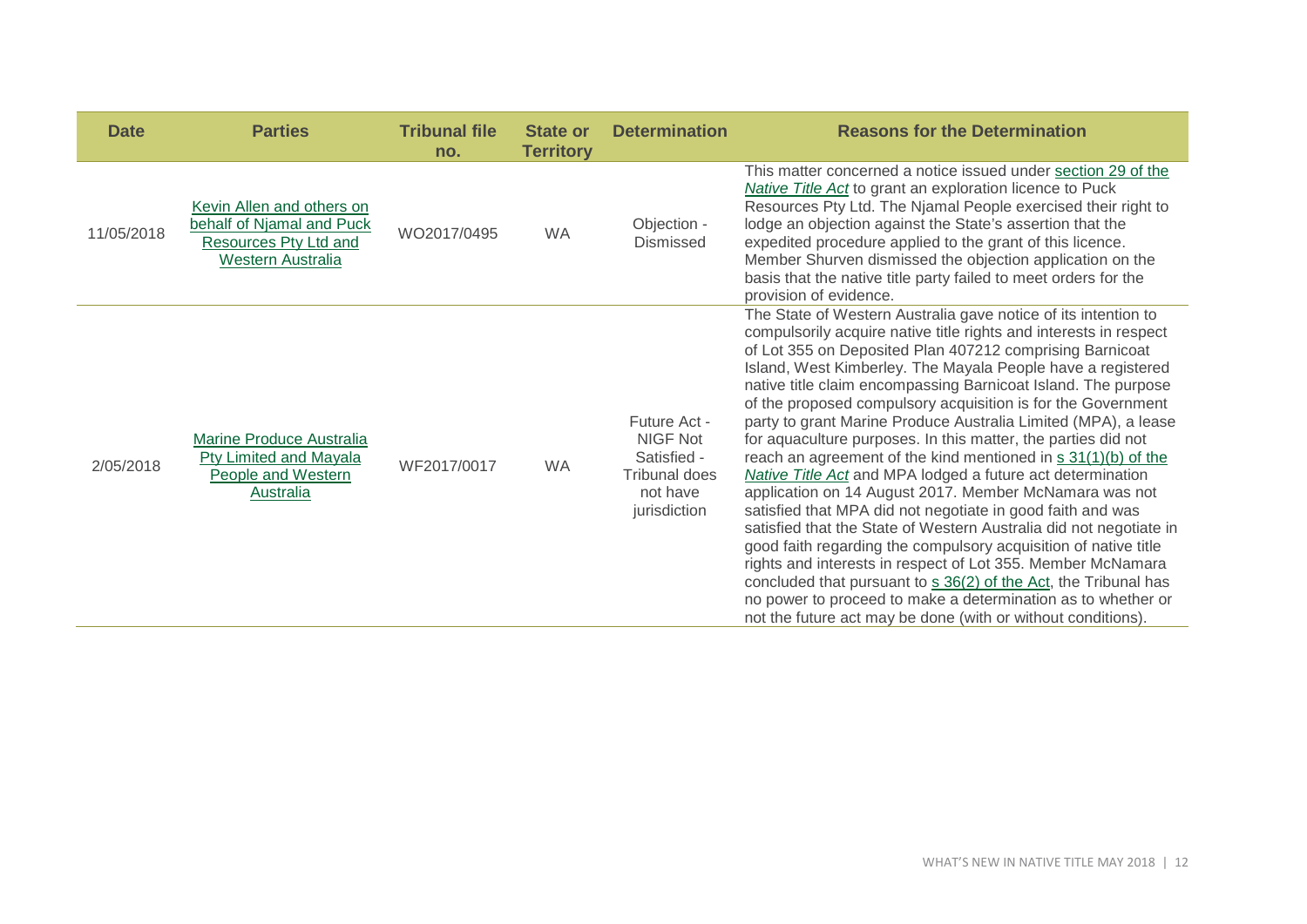# <span id="page-12-0"></span>7. Publications

### **ANU E Press**

### *Australian Native Title Anthropology: Strategic practice, the law and the state*

This book by Kingsley Palmer is about the practical aspects of anthropology that are relevant to the exercise of the discipline within the native title context. The engagement of anthropology with legal process, determined by federal legislation, raises significant practical as well as ethical issues that are explored in this book.

This publication is available for free download or purchase print copy at [ANU E](https://press.anu.edu.au/publications/australian-native-title-anthropology)  [Press website.](https://press.anu.edu.au/publications/australian-native-title-anthropology)

### **South Australian Native Title Services**

#### *Aboriginal Way*

The Autumn 2018 edition of Aboriginal Way is available for download on the [SANTS](https://www.nativetitlesa.org/pdfs/publications/pdf/SAN0086%20Aboriginal%20Way%200418_web.pdf)  [website.](https://www.nativetitlesa.org/pdfs/publications/pdf/SAN0086%20Aboriginal%20Way%200418_web.pdf)

### **Yamatji Marlpa Aboriginal Corporation**

Yamatji Marlpa Aboriginal Corporation's April 2018 Newsletter is available for download [here.](http://ymac.org.au/wp-content/uploads/2018/04/180420-FINAL-YMAC-News-35-web-version.pdf)

### **Kimberley Land Council**

### *'Kimberley Traditional Owners establish Martuwarra Fitzroy River Council'*

For the full story on the Fitzroy River Declaration see the Kimberley Land Council news which is available for downland [here.](https://www.klc.org.au/kimberley-traditional-owners-establish-martuwarra-fitzroy-river-council)

### **Central Land Council**

#### *Land Rights News*

<span id="page-12-1"></span>The May 2018 edition of Land Rights News is available for download [here.](https://www.clc.org.au/land-rights-news/)

# 8. Training and Professional Development Opportunities

### **AIATSIS**

### *Australian Aboriginal Studies*

Australian Aboriginal Studies (AAS) is inviting papers for coming issues. AAS is a quality multidisciplinary journal that exemplifies the vision where the world's Indigenous knowledge and cultures are recognised, respected and valued. Send your manuscript to the Editor by emailing [aasjournal@aiatsis.gov.au.](mailto:aasjournal@aiatsis.gov.au) For more information, visit the [AIATSIS website.](http://aiatsis.gov.au/publications/australian-aboriginal-studies-journal)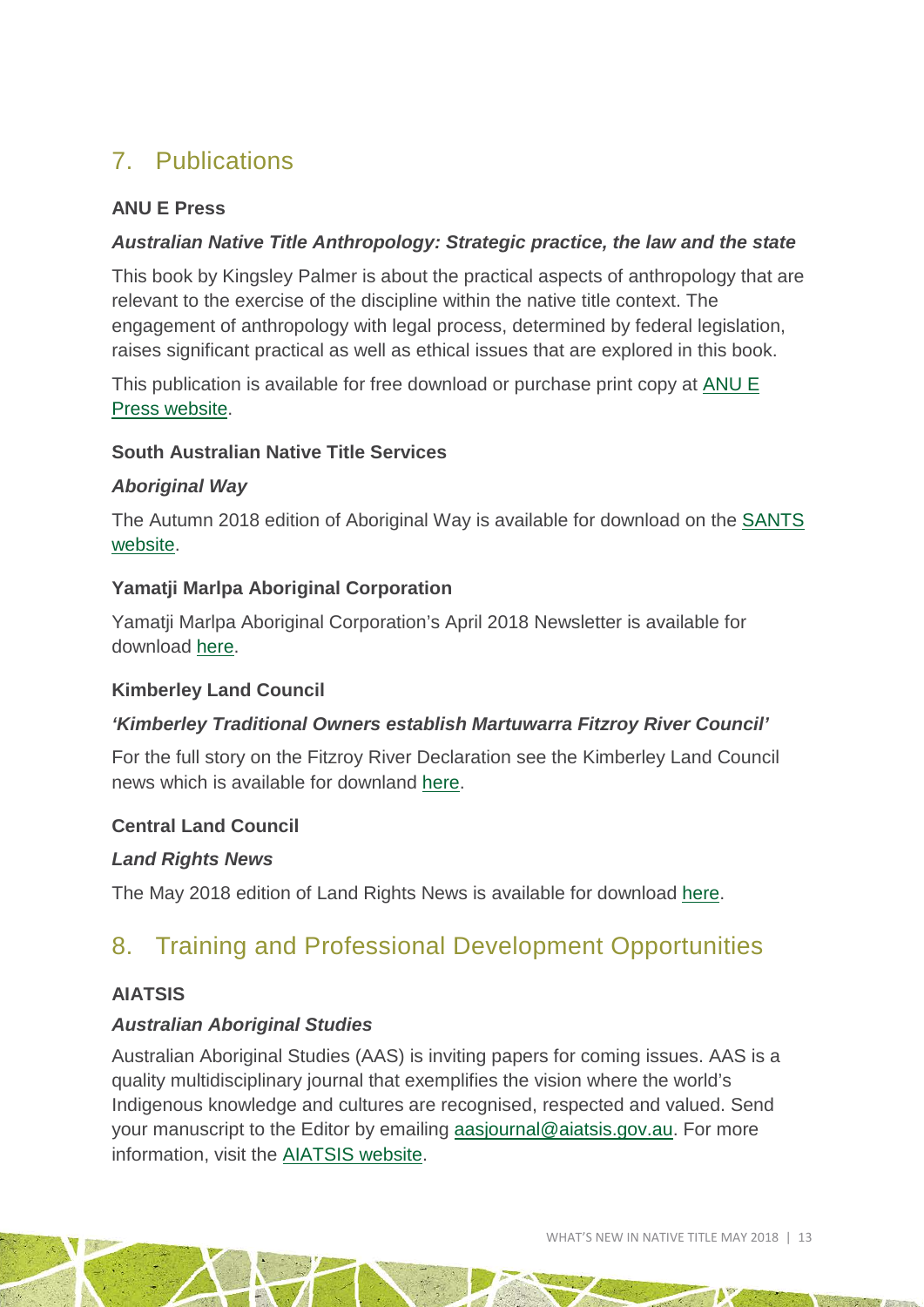# <span id="page-13-0"></span>9. Events

### **Arts Libraries Society of Australia and New Zealand**

### *Biennial Conference 2018*

The 2018 Art Libraries Society of Australia and New Zealand (ARLIS/ANZ) conference will be held at the National Portrait Gallery (day one) and the National Gallery of Australia (day two). The theme is 'Expanding our Reach: Art, Research and Access, delving into the expanded uses and users of Art Library collections'. The society invites abstracts from art librarians, archivists, artists, scholars, authors, curators, critics, educators, students and other visual arts professionals.

**Date:** 4–5 October 2018

**Location:** Canberra, ACT

For more information visit the [website.](https://arlis.org.au/item/call-for-participation-arlis-anz-annual-conference-2018-expanding-our-reach-art-research-and-access)

### **Australian Archaeological Association**

### *2018 Conference*

The Australian Archaeological Association (AAA) Annual Conference is a major event for archaeologists, members and non-members, to get together, present papers and posters or just find out about the latest archaeological discoveries. AAA has about 1000 members and the Annual Conference typically attracts about 400 to 500 delegates from Australia and overseas. It encourages a broad-cross section of the archaeological community to attend and reduce travelling costs for participants. The AAA 2018 conference is being jointly run by the New Zealand Archaeological Association (NZAA).

**Date:** 28 November – 1 December 2018

**Location:** Auckland, New Zealand

The call for papers closes on 20 July. For more information visit the [AAA website.](https://www.australianarchaeologicalassociation.com.au/conference/aaa2018-conference/)

### **Liquid Learning**

### *Indigenous Women's Leadership Summit*

The 7th Indigenous Women's Leadership Summit provides an essential platform for aspiring, existing and emerging leaders. The summit creates a forum to share stories, wisdom and a passion for leading with the body, heart, soul and spirit. Discussions will delve into how we combine our cultural roles with the responsibilities of the business world. We will also explore strategies to effectively put ourselves forward for workplace opportunities. The theme of the summit is 'Pioneering Pathways'.

**Date:** 28–31 August 2018

**Location:** Novotel, Sydney

WHAT'S NEW IN NATIVE TITLE MAY 2018 | 14